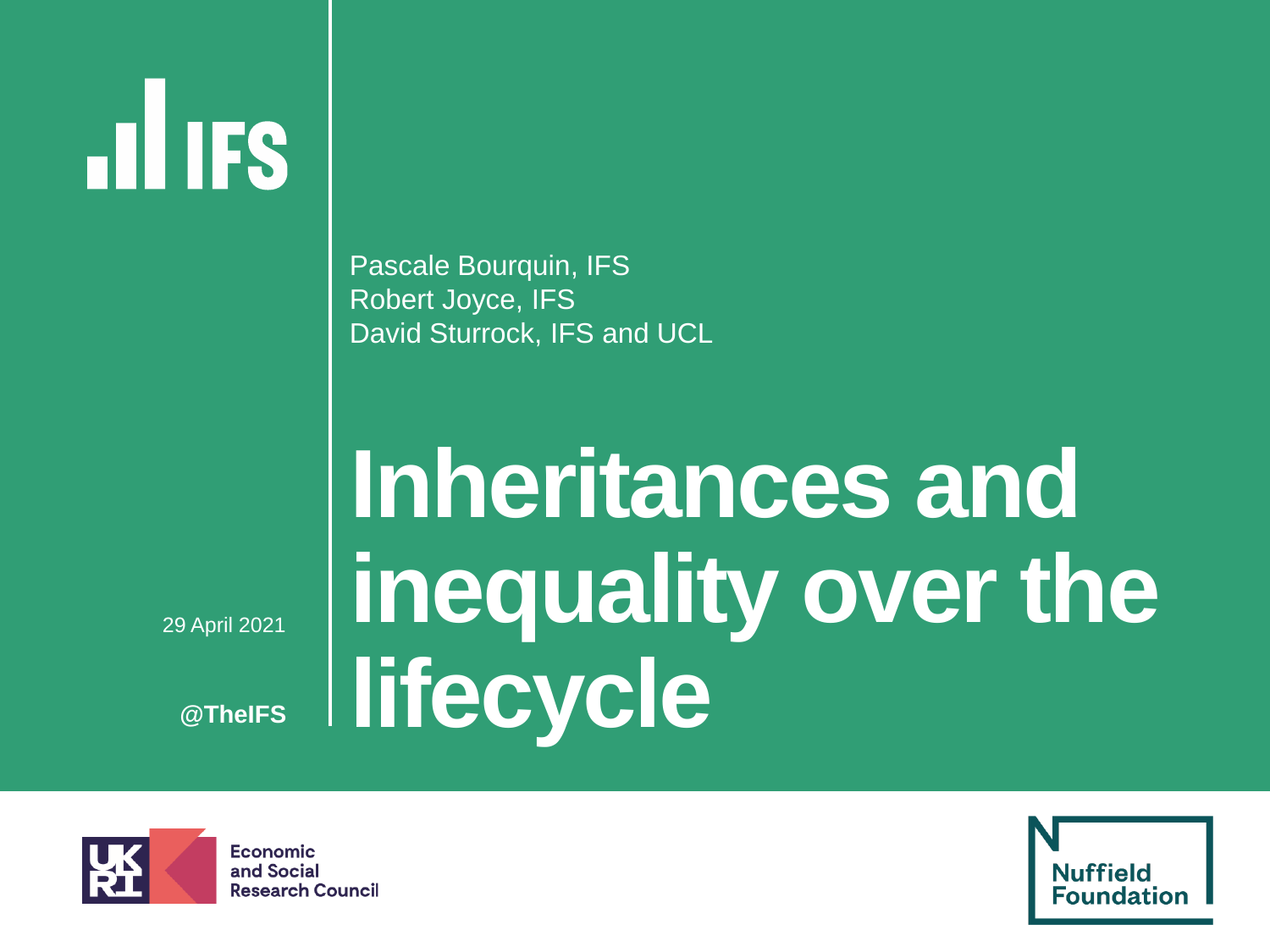#### **Younger generations' incomes are JULIES stagnating while their parents' wealth grows**

Median equivalised household income (left) and median wealth of parents (right)



Source: Figure 1.1 of Bourquin et al. (2021)

**Inheritances and inequality over the life cycle Studies Constant Constant Constant Constant Constant Constant Constant Constant Constant Constant Constant Constant Constant Constant Constant Constant Constant Constant**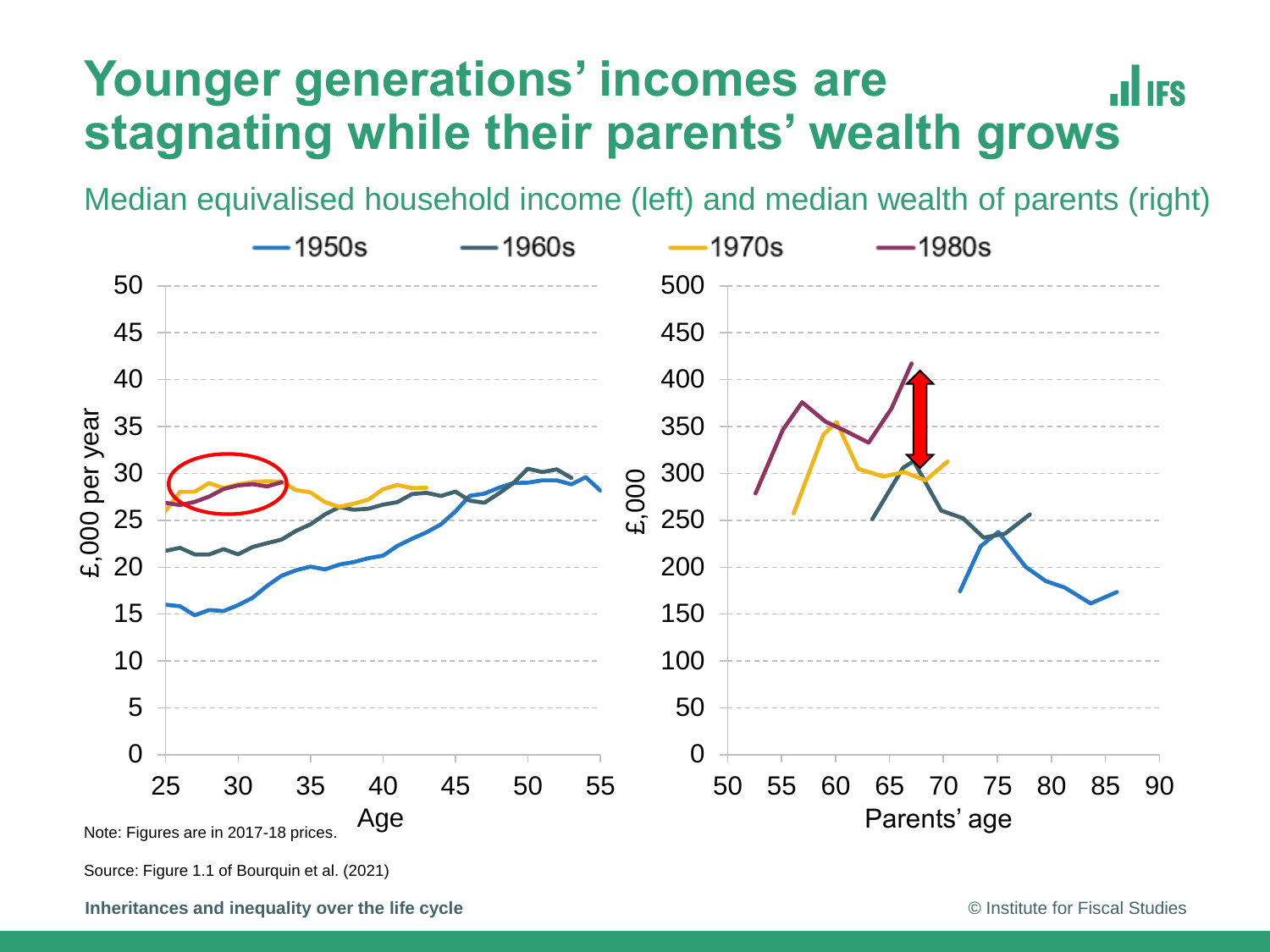## **This research**



- We examine the (changing) impacts of inheritances
	- For those born in 1960s, 1970s and 1980s
- First phase:
	- **Project forwards incomes and parental wealth**
	- Use information on who has parents of different wealth levels to project effects of inheritances on distribution of lifetime income
- Second phase:
	- Combine with modelling of consumption/savings behaviour to estimate impacts on economic wellbeing over the lifecycle
- **EXA)** Lots of uncertainty over details; much less over broad conclusions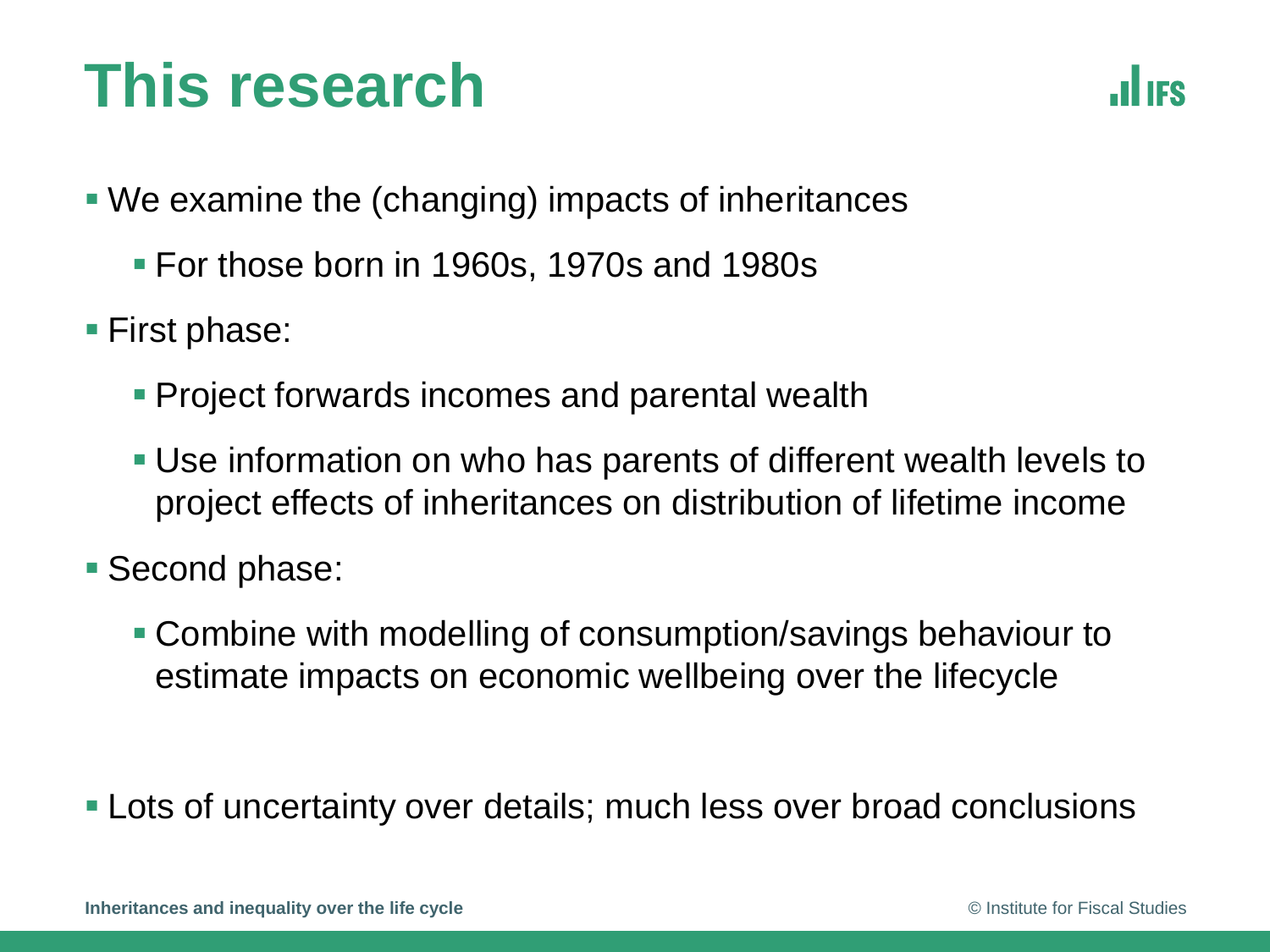#### **Inheritances set to almost double relative to incomes over 20 years**



Median inheritance as % of lifetime household income



Source: Data from Figure 2.7 of Bourquin et al. (2021)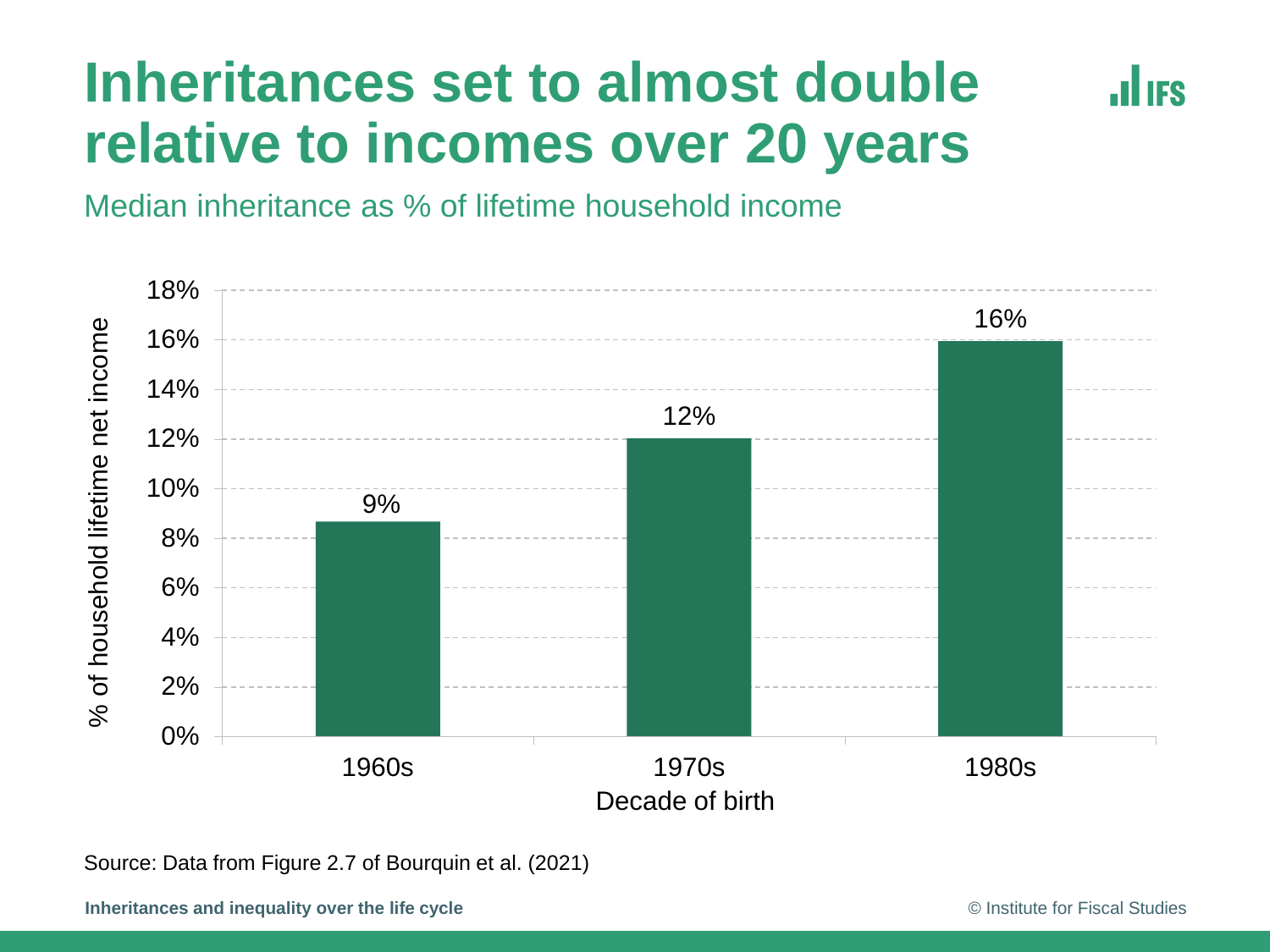#### **Impact on inequality between high II IFS and low income people is modest**

Median inheritance as % of lifetime household income, by income quintile



Source: Figure 2.7 of Bourquin et al. (2021)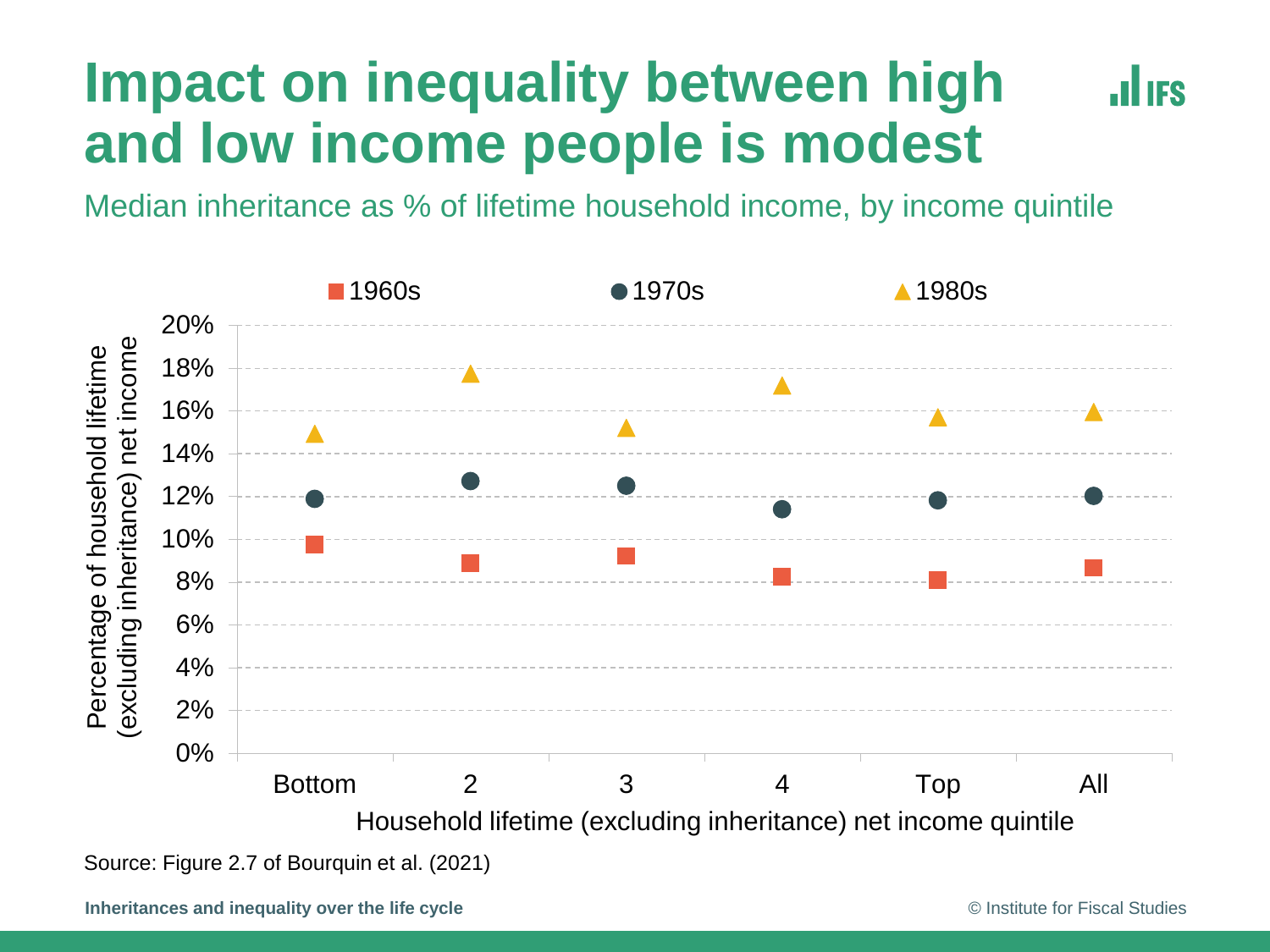## **But will widen gap between those with rich and poor parents**

**HES** 

Median inheritance as % of lifetime household income, by parental wealth quintile



Source: Figure 2.9 of Bourquin et al. (2021)

**Inheritances and inequality over the life cycle Studies Constant Constant Constant Constant Constant Constant Constant Constant Constant Constant Constant Constant Constant Constant Constant Constant Constant Constant**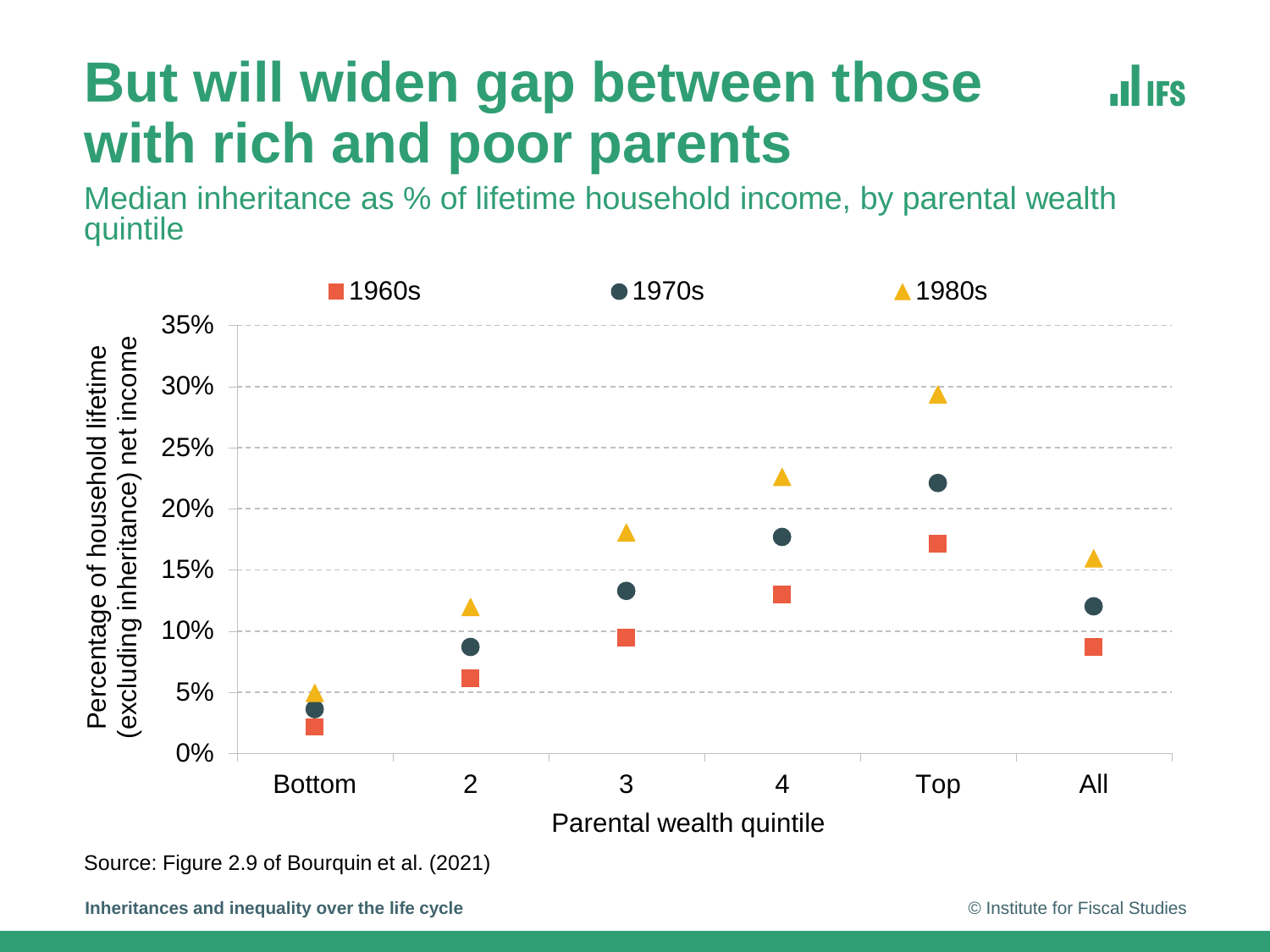## **A substantial minority may not inherit before age 70**

**JULIES** 

% of people whose last surviving parent will die before selected ages, by decade of birth



Source: Figure 4.4 of Bourquin et al. (2020)

**Inheritances of the 1960s, 70s & 80s-born Constant Constant Constant Constant Constant Constant Constant Constant Constant Constant Constant Constant Constant Constant Constant Constant Constant Constant Constant Consta**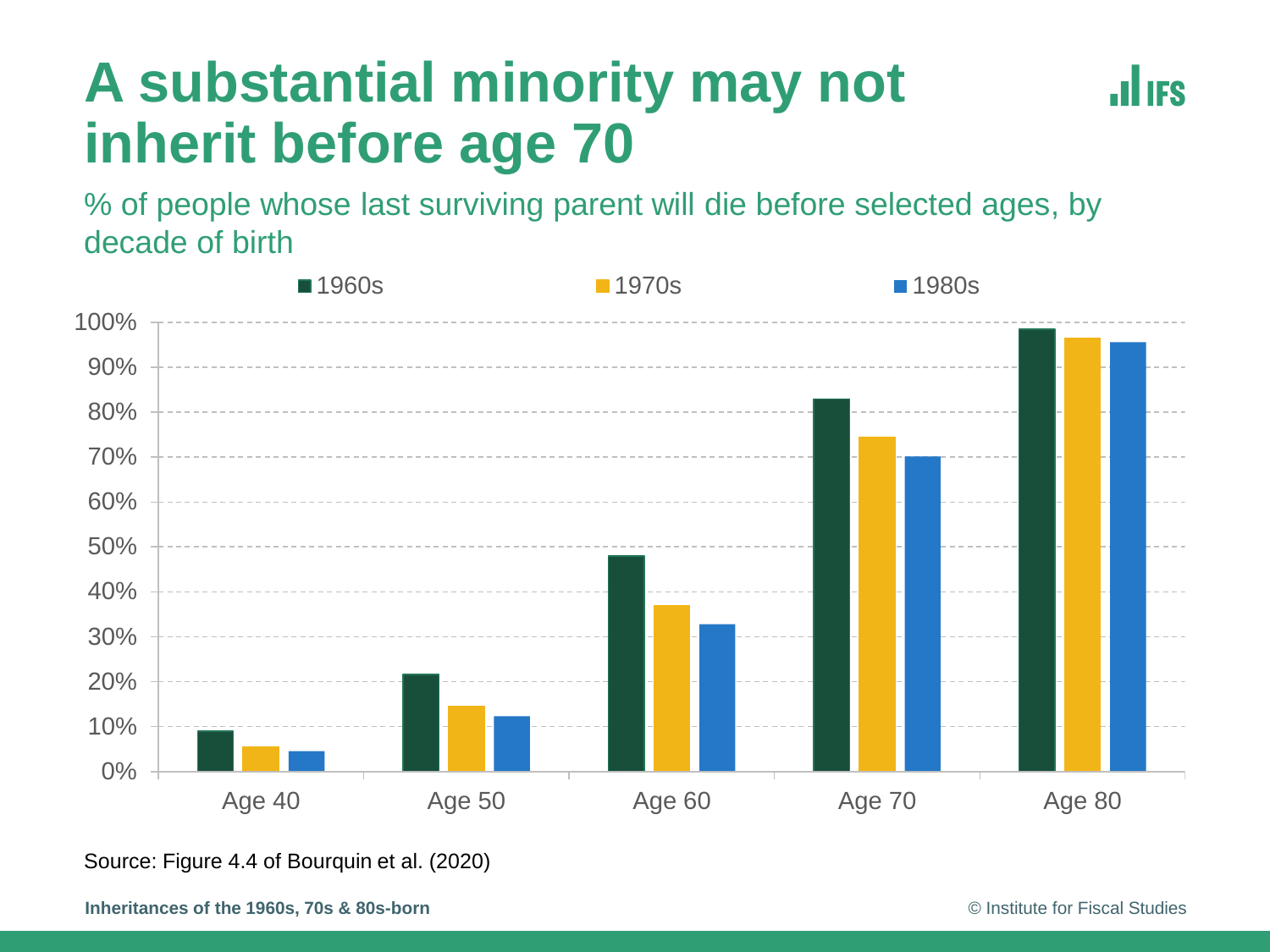# **HIIFS**

Pascale Bourquin, IFS Robert Joyce, IFS David Sturrock, IFS and UCL

▪ 29 April 2021

**@TheIFS**

## **The effects of inheritances on saving and spending**

![](_page_7_Picture_5.jpeg)

Economic and Social **Research Council** 

![](_page_7_Picture_7.jpeg)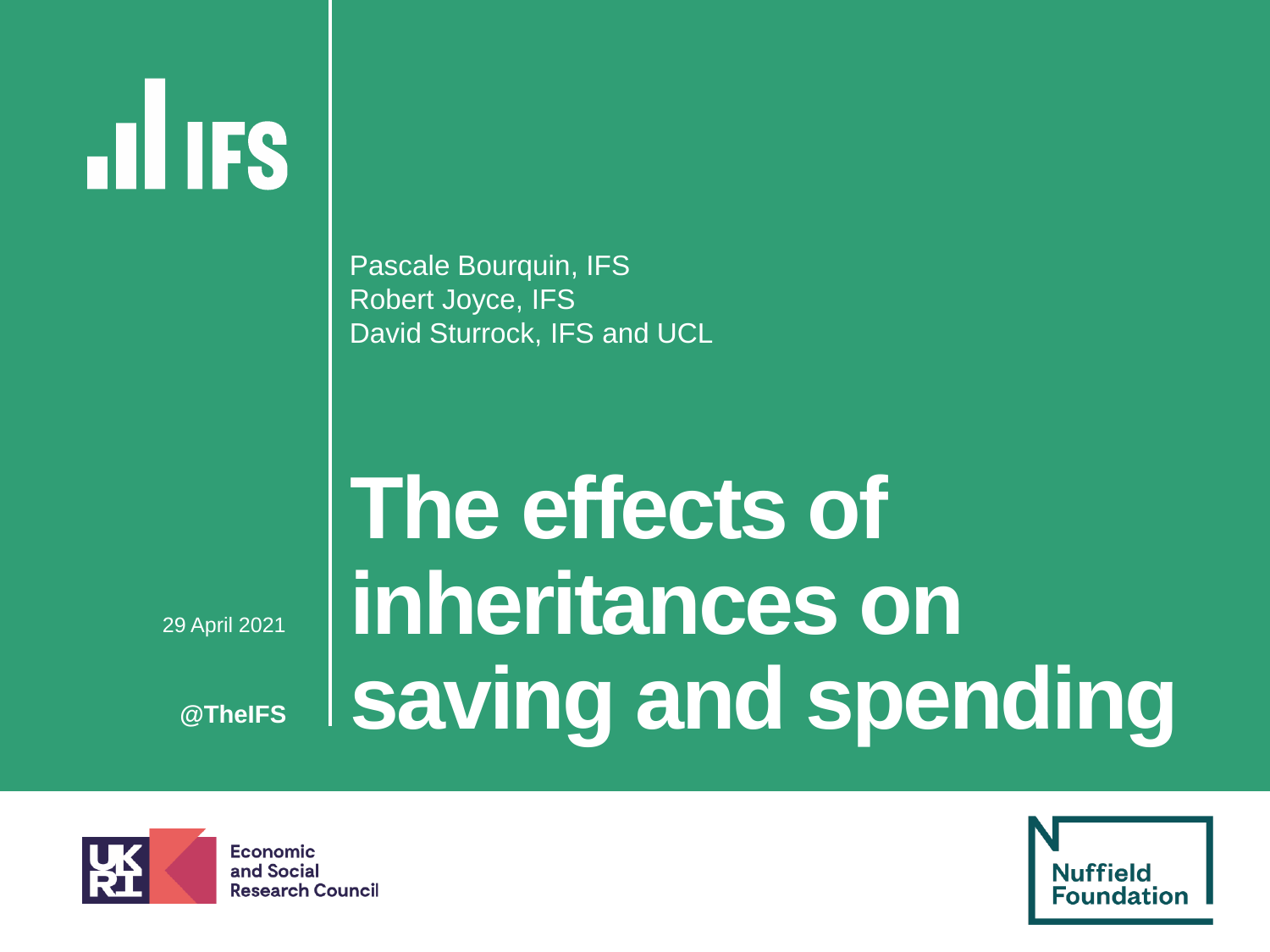## **An increasing proportion of young people expect to inherit**

#### Inheritance and parental bequest expectations by decade of birth

**Percentage of individuals that expect to receive an inheritance** 

![](_page_8_Figure_3.jpeg)

Source: Figure 1.2 of Bourquin et al. (2021)

**The effects of inheritances on saving and Spending** Christmas Constitute on Saving and Christmas Christmas Christmas Christmas Christmas Christmas Christmas Christmas Christmas Christmas Christmas Christmas Christmas Christmas Christmas Christmas Christmas Christ

**HES**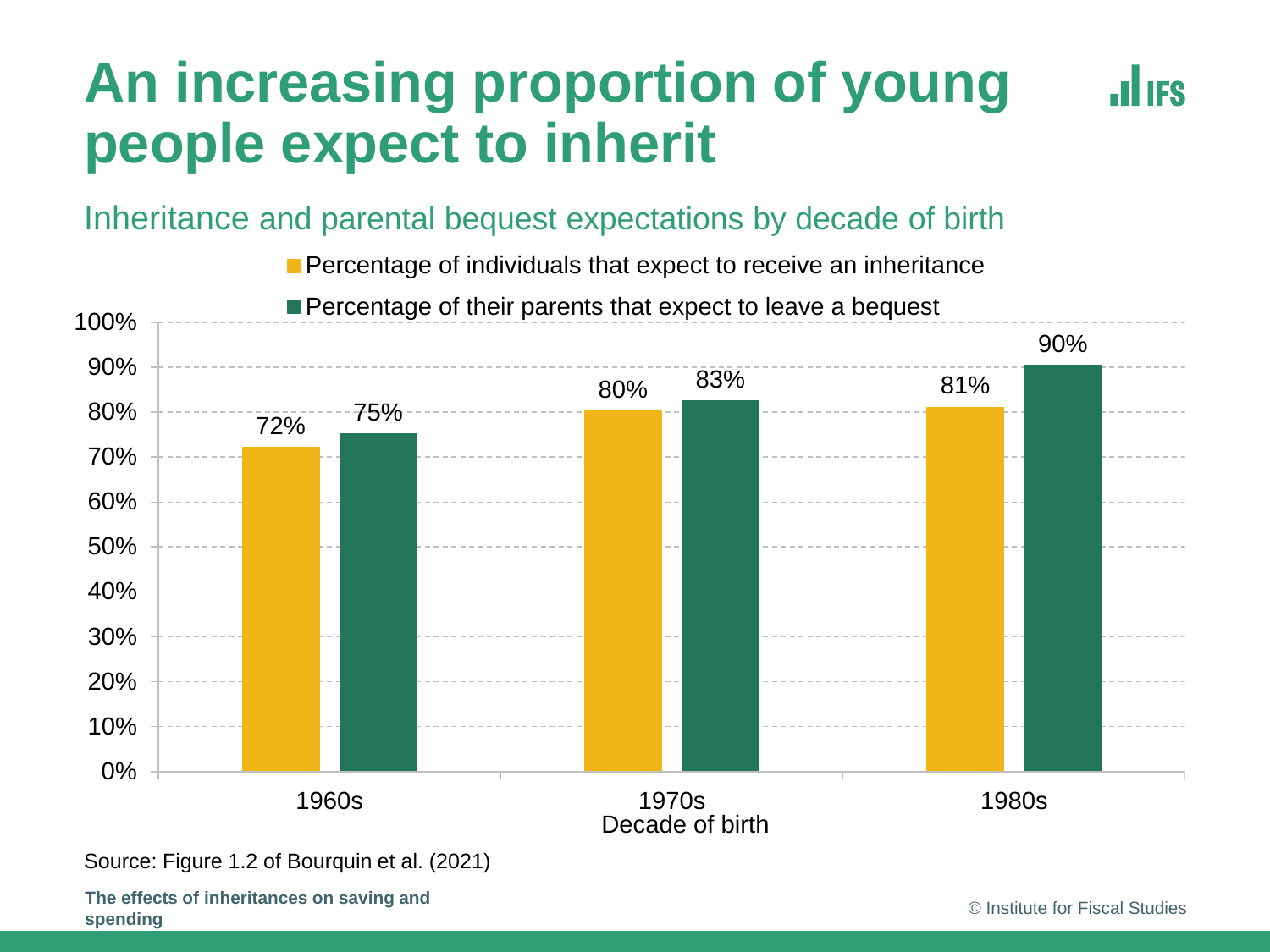#### **Inheritances increasingly factor into JULIES plans for future spending**

Percentage of individuals reporting that they expect to use a future inheritance as a source of retirement funding, by age and decade of birth

![](_page_9_Figure_2.jpeg)

Source: Figure 1.2 of Bourquin et al. (2021)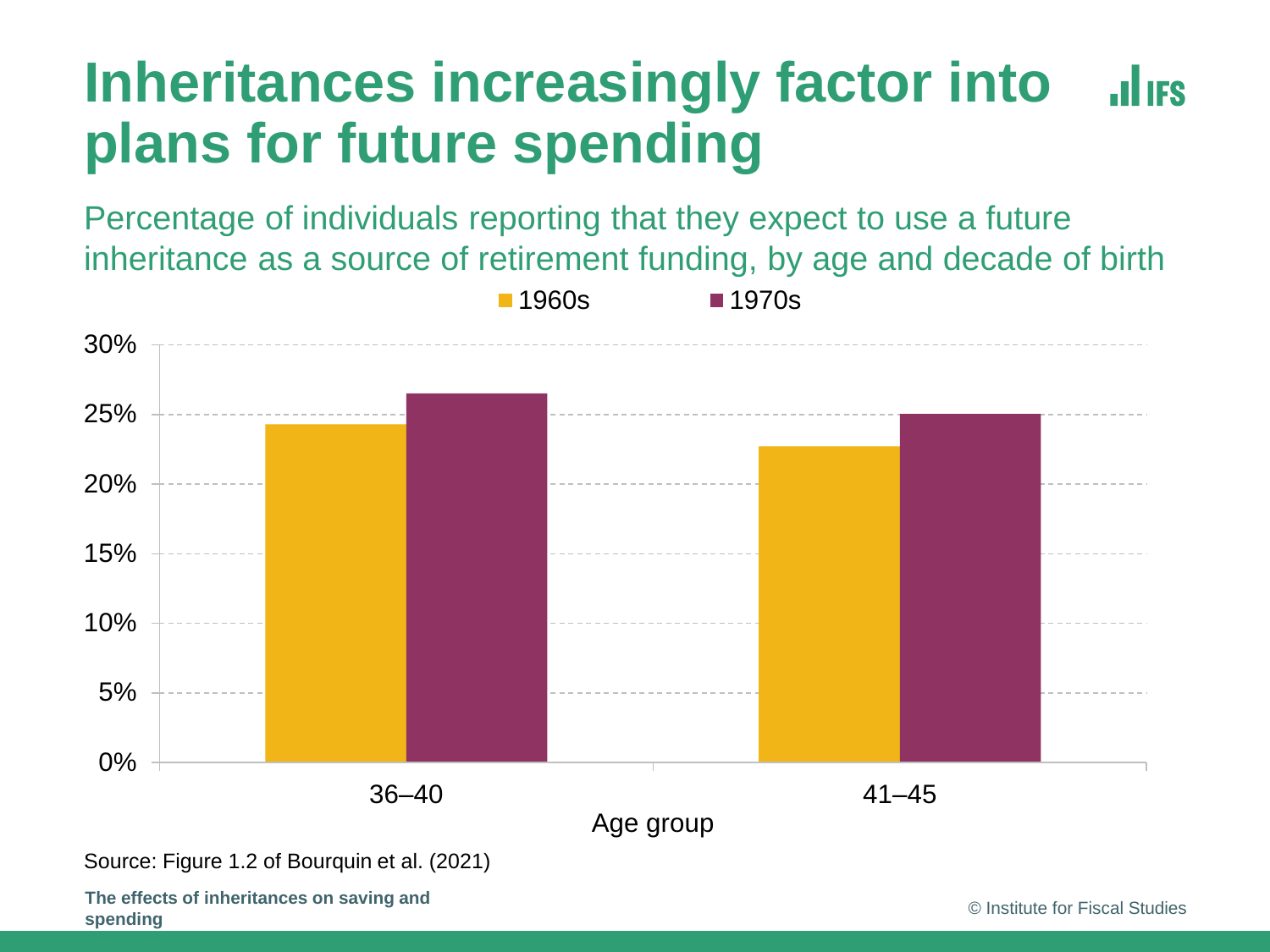## **How might inheritances affect spending and savings choices?**

![](_page_10_Picture_1.jpeg)

- If **people knew how much** they were going to inherit and when...
	- **Spread the extra spending over their whole life**
	- Save less / borrow more in advance of inheriting
- But in reality
	- **Uncertainty** over how much will be inherited and when
	- **Not possible to borrow** against future inheritance income
- **Among recent inheritors** 
	- **Wealth** was substantially **increased for years after inheritance**
	- **EXEQUE FIGHT Spending** rose by around **£2,800** after inheritance
- We use an **economic model** to project savings and spending choices
	- Consistent with data on choices but significant uncertainty involved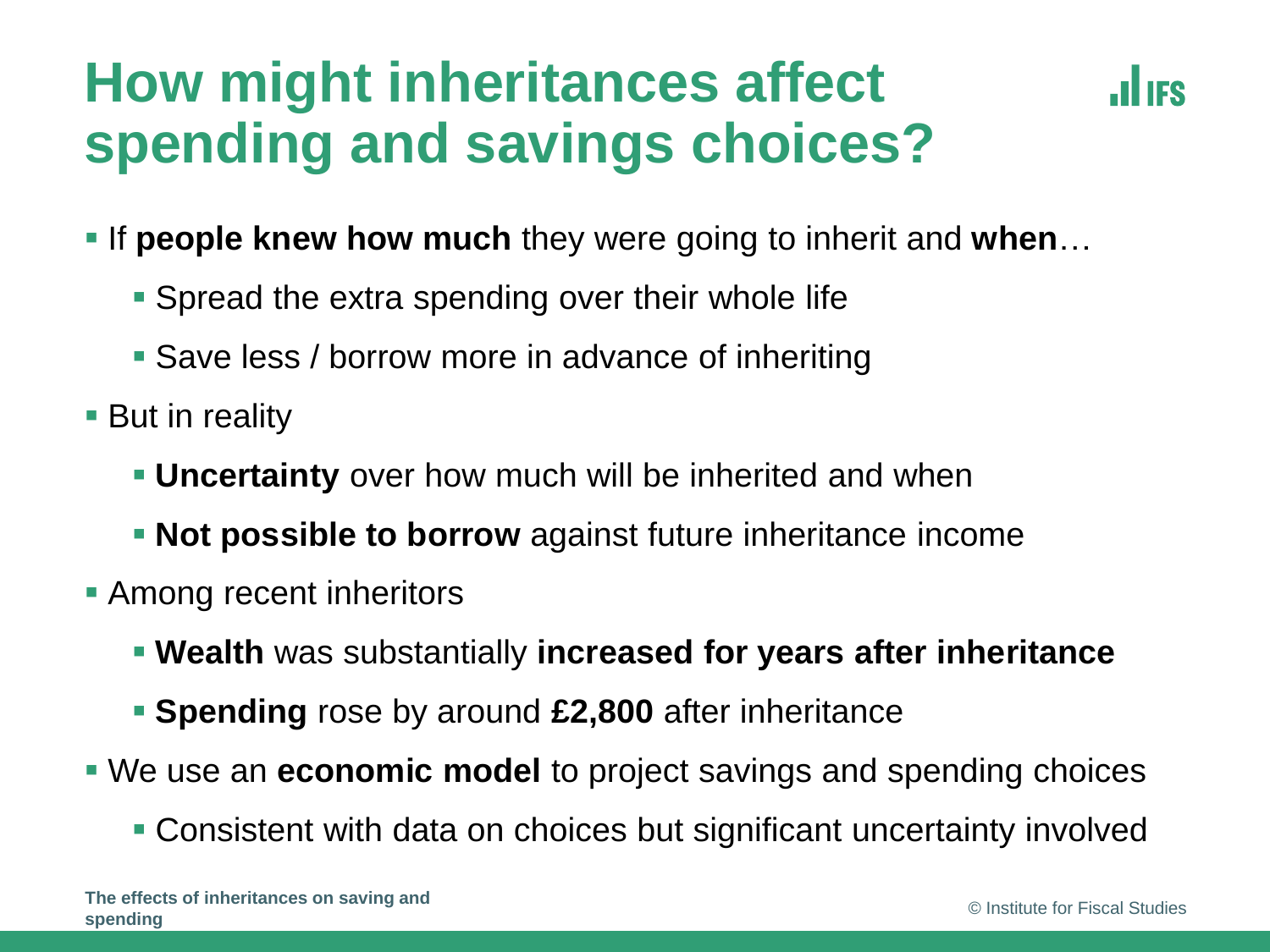#### **Expected inheritances may have a ALLIES meaningful effect on wealth today**

Estimated effect of inheritances on households' wealth at selected ages, by decade of birth

![](_page_11_Figure_2.jpeg)

Source: Figure 4.4 of Bourquin et al. (2021)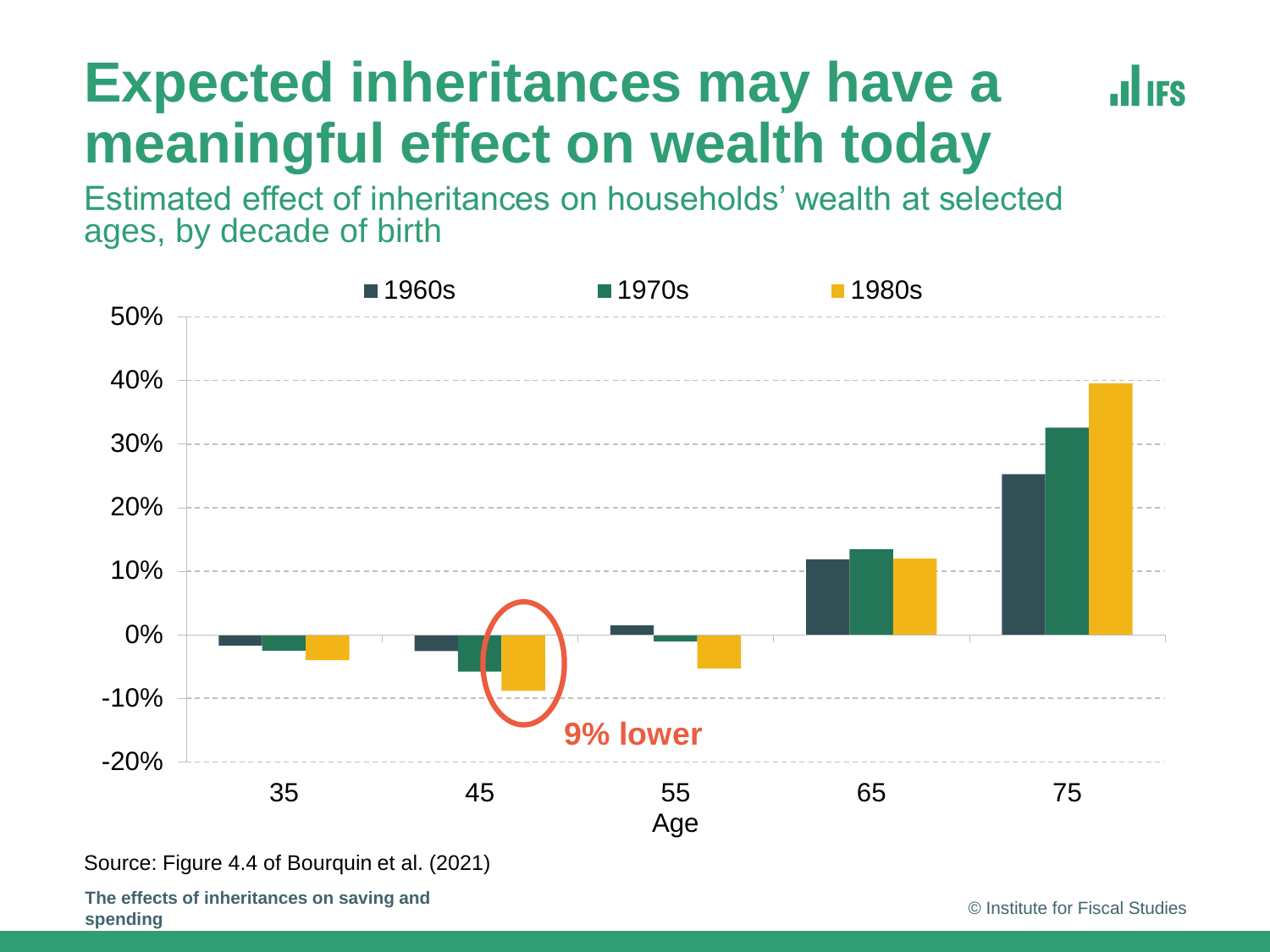#### **Lower saving means more spending JULIES in the years before inheriting**

Estimated effect of inheritances on households' annual average consumption before they receive their inheritances

![](_page_12_Figure_2.jpeg)

Source: Figure 4.11 of Bourquin et al. (2021)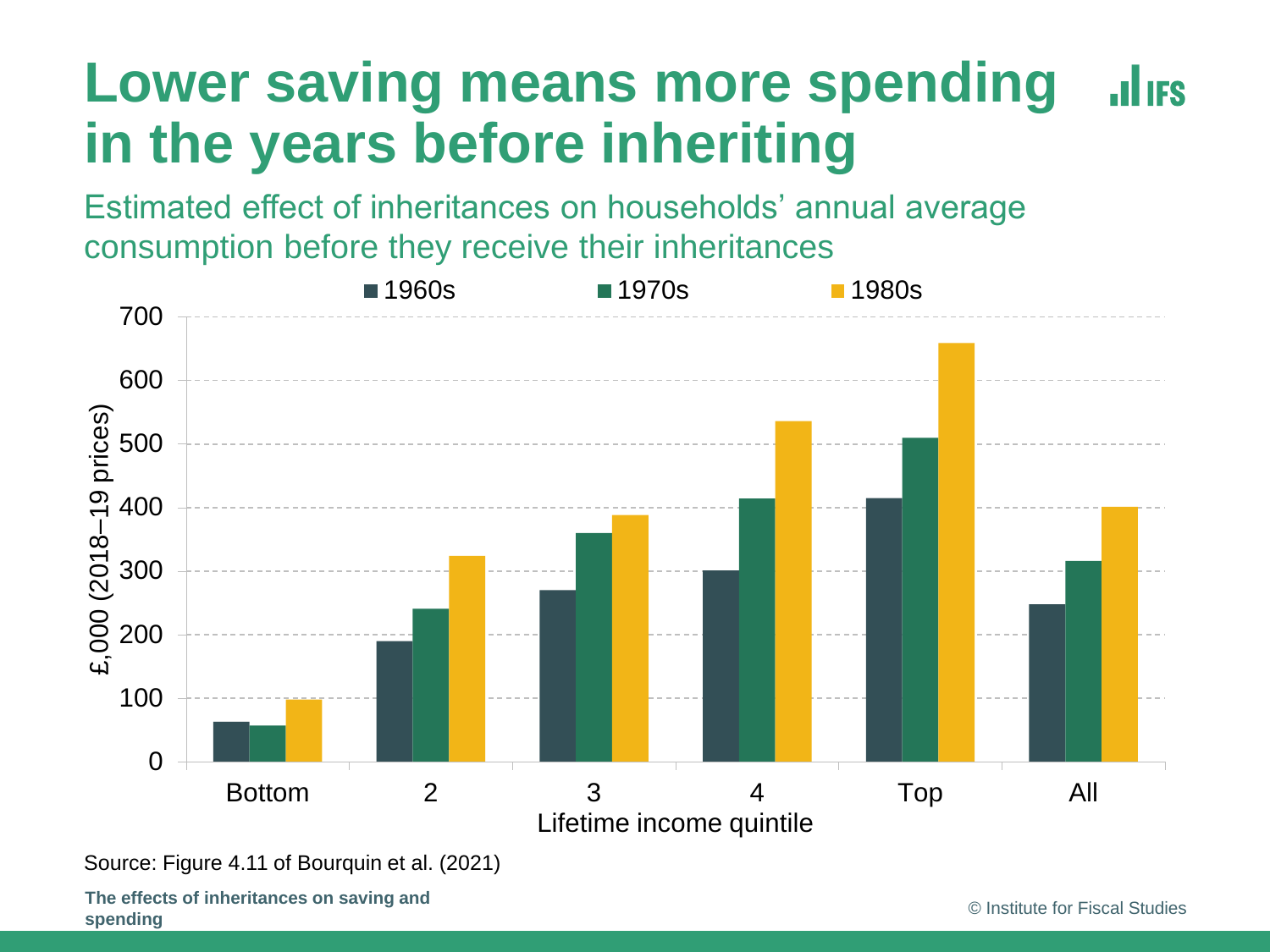#### **Higher-income households are more JULIES likely to be able to reduce saving**

Estimated effect of inheritances on households' consumption before they receive their inheritances, as a percentage of inheritance received

![](_page_13_Figure_2.jpeg)

Source: Figure 4.12 of Bourquin et al. (2021)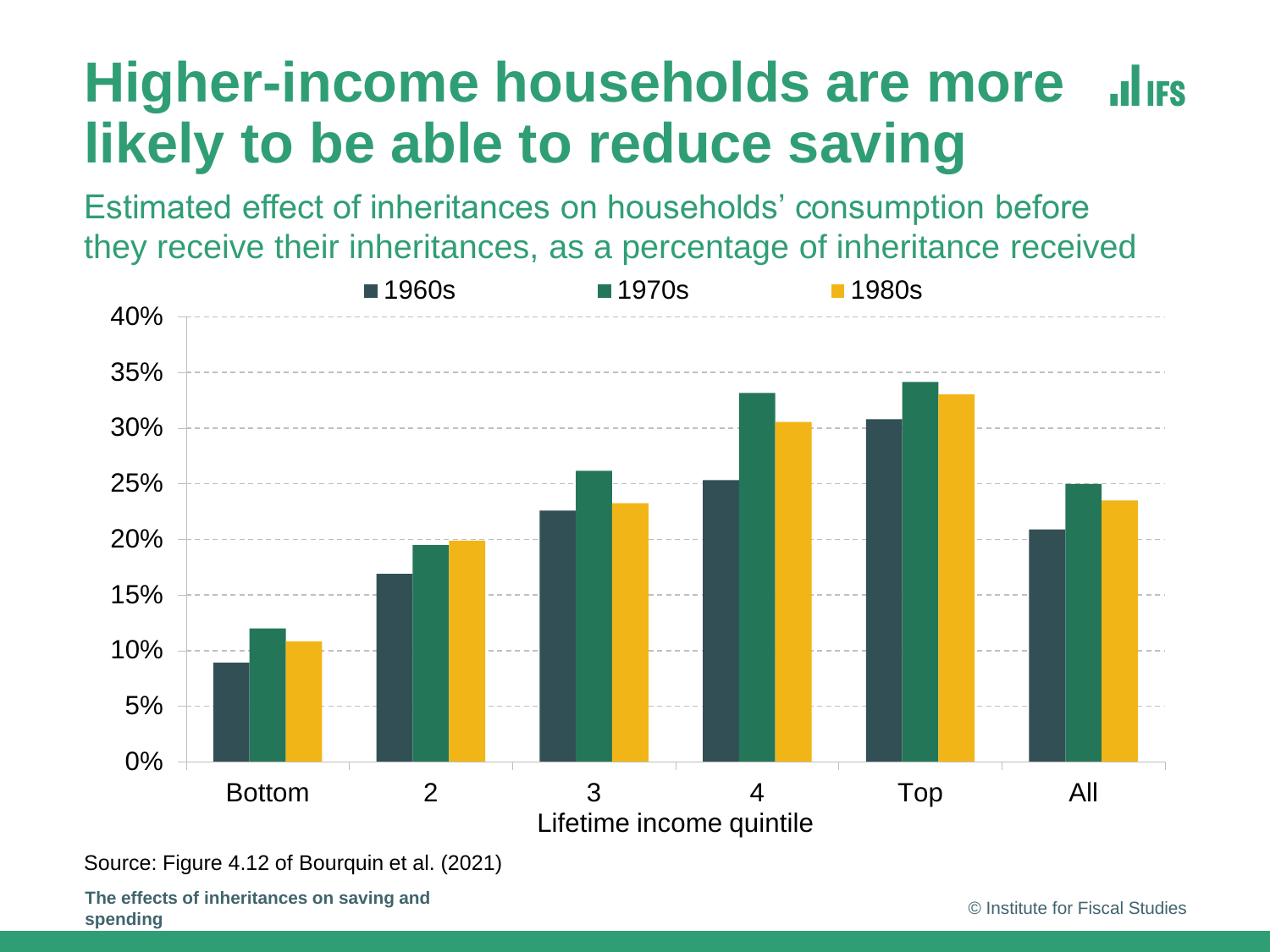## **Policies that redistribute inheritances** *alies* **would have growing effects**

Effect on lifetime consumption of equalising inheritances at their mean value, by parental wealth decile

![](_page_14_Figure_2.jpeg)

Source: Figure 4.20 of Bourquin et al. (2021)